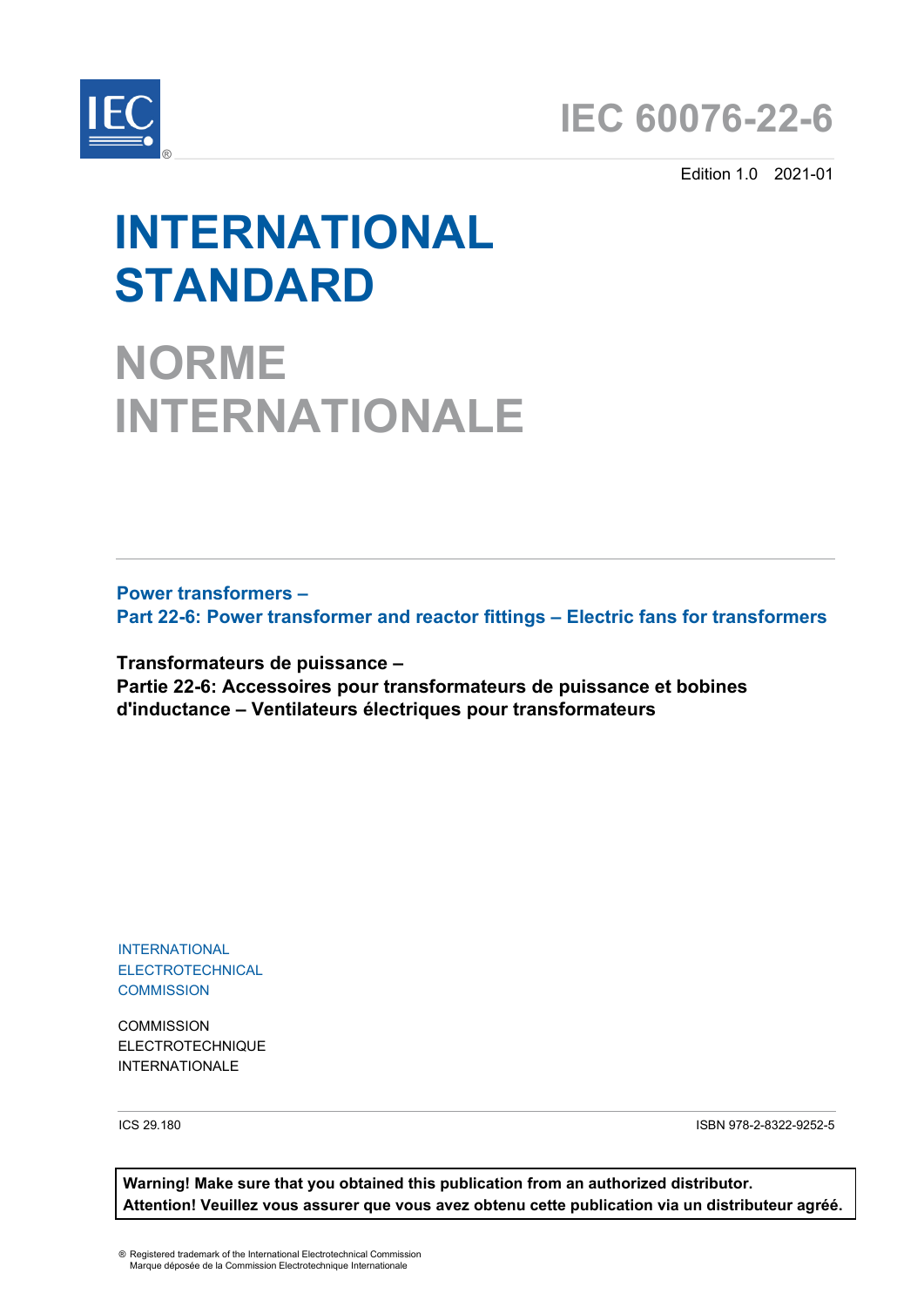# CONTENTS

| 1                                                                                |  |
|----------------------------------------------------------------------------------|--|
| 2                                                                                |  |
| 3                                                                                |  |
| 4                                                                                |  |
| 4.1                                                                              |  |
| 4.2                                                                              |  |
| 4.3                                                                              |  |
| 5                                                                                |  |
| 5.1                                                                              |  |
| 5.1.1                                                                            |  |
| 5.1.2                                                                            |  |
| 5.1.3                                                                            |  |
| 5.1.4                                                                            |  |
| 5.1.5                                                                            |  |
| 5.1.6                                                                            |  |
| 5.1.7                                                                            |  |
| 5.1.8                                                                            |  |
| 5.2                                                                              |  |
| 5.2.1                                                                            |  |
| 5.2.2                                                                            |  |
| 5.2.3                                                                            |  |
| 5.3                                                                              |  |
| 5.3.1                                                                            |  |
| 5.3.2                                                                            |  |
| 5.3.3                                                                            |  |
| 5.4                                                                              |  |
| 5.4.1                                                                            |  |
| 5.4.2                                                                            |  |
| 5.4.3                                                                            |  |
| 5.4.4                                                                            |  |
|                                                                                  |  |
| A.1                                                                              |  |
| A.2                                                                              |  |
| Annex B (informative) Performance of the fans - Typical fan characteristic speed |  |
|                                                                                  |  |
|                                                                                  |  |
|                                                                                  |  |
|                                                                                  |  |
|                                                                                  |  |
|                                                                                  |  |
|                                                                                  |  |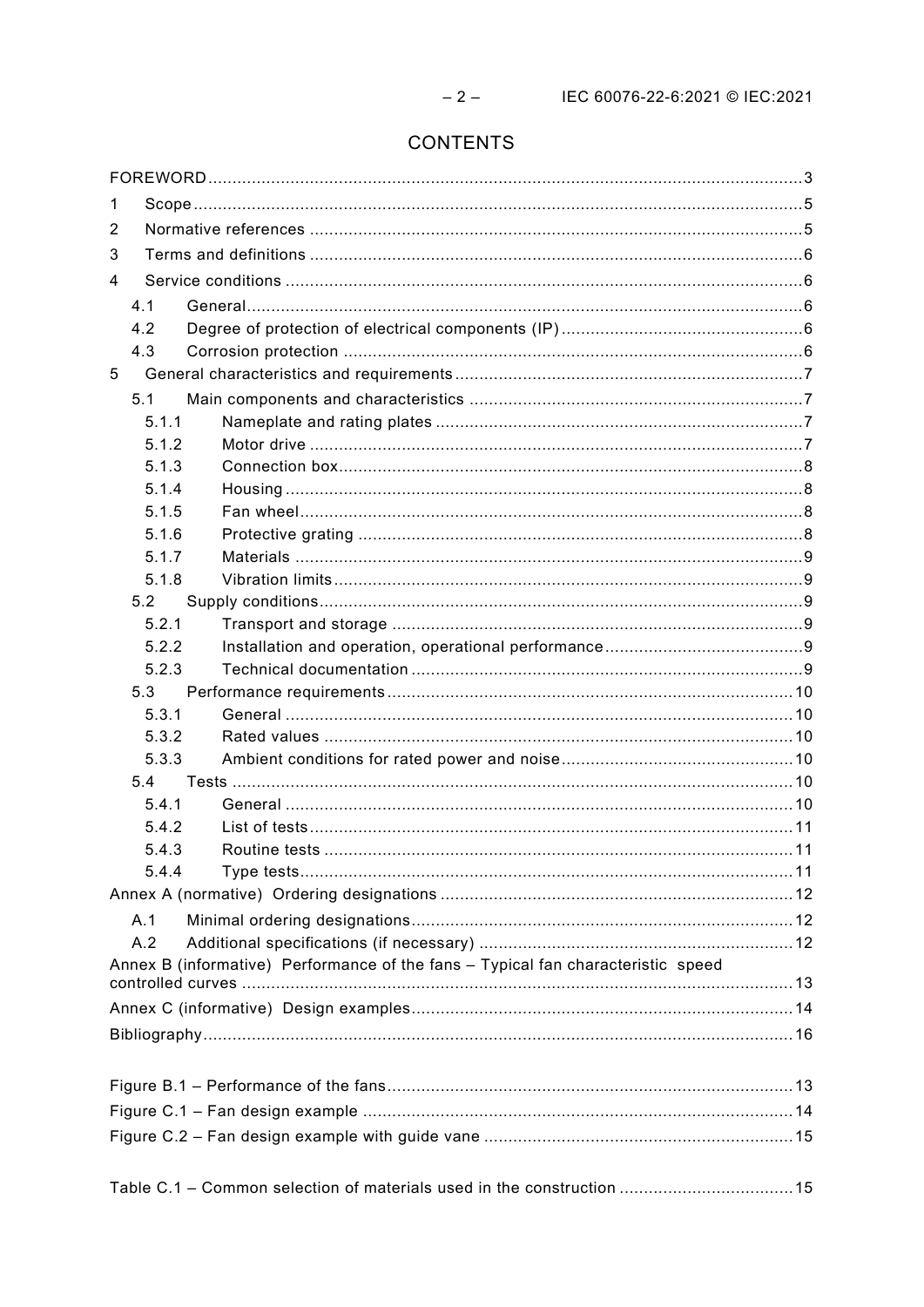# INTERNATIONAL ELECTROTECHNICAL COMMISSION

\_\_\_\_\_\_\_\_\_\_\_\_

# **POWER TRANSFORMERS –**

# **Part 22-6: Power transformer and reactor fittings – Electric fans for transformers**

# **FOREWORD**

- <span id="page-2-0"></span>1) The International Electrotechnical Commission (IEC) is a worldwide organization for standardization comprising all national electrotechnical committees (IEC National Committees). The object of IEC is to promote international co-operation on all questions concerning standardization in the electrical and electronic fields. To this end and in addition to other activities, IEC publishes International Standards, Technical Specifications, Technical Reports, Publicly Available Specifications (PAS) and Guides (hereafter referred to as "IEC Publication(s)"). Their preparation is entrusted to technical committees; any IEC National Committee interested in the subject dealt with may participate in this preparatory work. International, governmental and non-governmental organizations liaising with the IEC also participate in this preparation. IEC collaborates closely with the International Organization for Standardization (ISO) in accordance with conditions determined by agreement between the two organizations.
- 2) The formal decisions or agreements of IEC on technical matters express, as nearly as possible, an international consensus of opinion on the relevant subjects since each technical committee has representation from all interested IEC National Committees.
- 3) IEC Publications have the form of recommendations for international use and are accepted by IEC National Committees in that sense. While all reasonable efforts are made to ensure that the technical content of IEC Publications is accurate, IEC cannot be held responsible for the way in which they are used or for any misinterpretation by any end user.
- 4) In order to promote international uniformity, IEC National Committees undertake to apply IEC Publications transparently to the maximum extent possible in their national and regional publications. Any divergence between any IEC Publication and the corresponding national or regional publication shall be clearly indicated in the latter.
- 5) IEC itself does not provide any attestation of conformity. Independent certification bodies provide conformity assessment services and, in some areas, access to IEC marks of conformity. IEC is not responsible for any services carried out by independent certification bodies.
- 6) All users should ensure that they have the latest edition of this publication.
- 7) No liability shall attach to IEC or its directors, employees, servants or agents including individual experts and members of its technical committees and IEC National Committees for any personal injury, property damage or other damage of any nature whatsoever, whether direct or indirect, or for costs (including legal fees) and expenses arising out of the publication, use of, or reliance upon, this IEC Publication or any other IEC Publications.
- 8) Attention is drawn to the Normative references cited in this publication. Use of the referenced publications is indispensable for the correct application of this publication.
- 9) Attention is drawn to the possibility that some of the elements of this IEC Publication may be the subject of patent rights. IEC shall not be held responsible for identifying any or all such patent rights.

IEC 60076-22-6 has been prepared by IEC technical committee 14: Power transformers. It is an International Standard.

The text of this International Standard is based on the following documents:

| Draft       | Report on voting |
|-------------|------------------|
| 14/1022/CDV | 14/1041A/RVC     |

Full information on the voting for its approval can be found in the report on voting indicated in the above table.

The language used for the development of this International Standard is English.

This document was drafted in accordance with ISO/IEC Directives, Part 2, and developed in accordance with ISO/IEC Directives, Part 1 and ISO/IEC Directives, IEC Supplement, available at [www.iec.ch/members\\_experts/refdocs.](http://www.iec.ch/members_experts/refdocs) The main document types developed by IEC are described in greater detail at www.iec.ch/standardsdev/publications.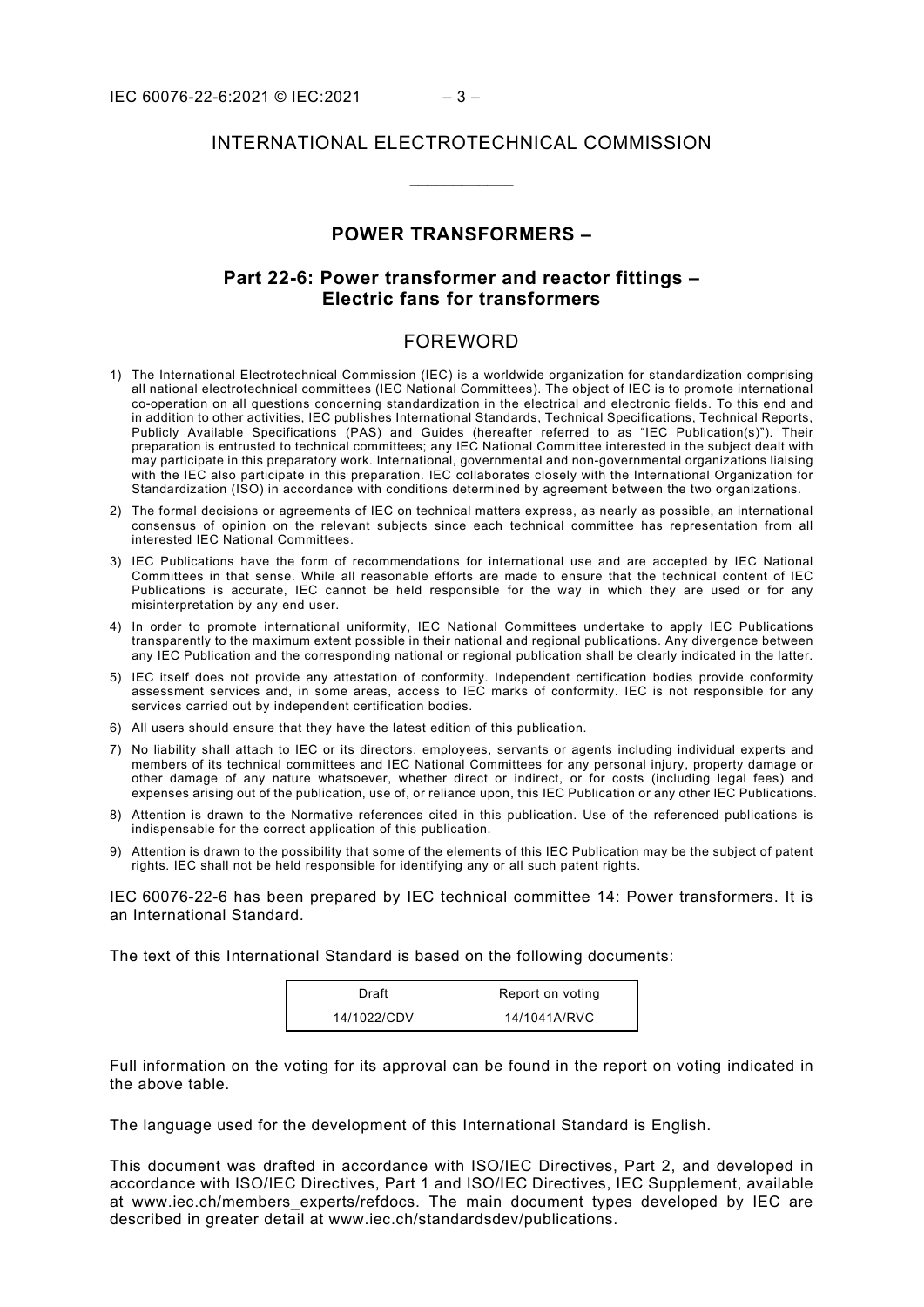A list of all parts in the IEC 60076 series, published under the general title *Power transformers*, can be found on the IEC website.

The committee has decided that the contents of this document will remain unchanged until the stability date indicated on the IEC website under "http://webstore.iec.ch" in the data related to the specific document. At this date, the document will be

- reconfirmed,
- withdrawn,
- replaced by a revised edition, or
- amended.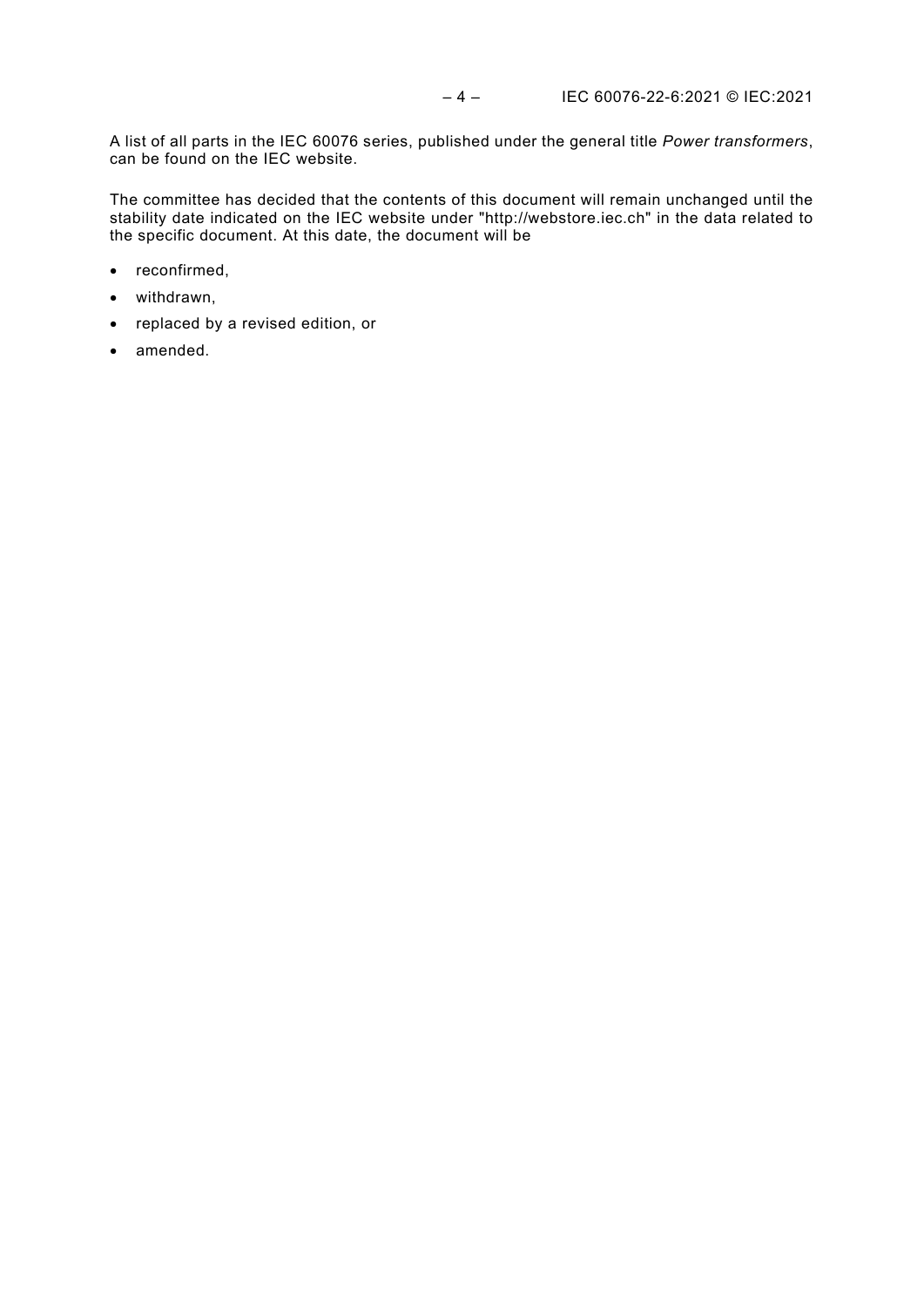#### **POWER TRANSFORMERS –**

# **Part 22-6: Power transformer and reactor fittings – Electric fans for transformers**

#### <span id="page-4-0"></span>**1 Scope**

This part of IEC 60076 covers the electric fans used in the cooling circuits of power transformers and reactors. It applies to electric fans mounted on liquid immersed power transformers according to IEC 60076-1 and reactors according to IEC 60076-6 with and without conservator for indoor or outdoor installation. It outlines the service conditions and the mechanical and electrical requirements that are common to all the equipment.

The electric fans concerned by this document are of the axially operating type and are for use on liquid to air coolers and for blowing out radiators.

This document also outlines the operation requirements specific to each equipment as well as the preferred dimensions relevant for interchangeability and uniform fan assembly and the type and routine tests to be performed.

#### <span id="page-4-1"></span>**2 Normative references**

The following documents are referred to in the text in such a way that some or all of their content constitutes requirements of this document. For dated references, only the edition cited applies. For undated references, the latest edition of the referenced document (including any amendments) applies.

IEC 60034-1, *Rotating electrical machines – Part 1: Rating and performance*

IEC 60076-1:2011, *Power transformers – Part 1: General*

IEC 60076-10, *Power transformers – Part 10: Determination of sound levels*

IEC 60529, *Degrees of protection provided by enclosures (IP Code)*

ISO 281, *Rolling bearings – Dynamic load ratings and rating life*

ISO 5801:2017, *Fans – Performance testing using standardized airways*

ISO 9227, *Corrosion tests in artificial atmospheres – Salt spray tests*

ISO 12944 (all parts), *Paints and varnishes – Corrosion protection of steel structures by protective paint systems*

ISO 13347-1, *Industrial fans – Determination of fan sound power levels under standardized laboratory conditions – Part 1: General overview*

ISO 13347-3, *Industrial fans – Determination of fan sound power levels under standardized laboratory conditions – Part 3: Enveloping surface methods*

ISO 13348, *Industrial fans – Tolerances, methods of conversion and technical data presentation*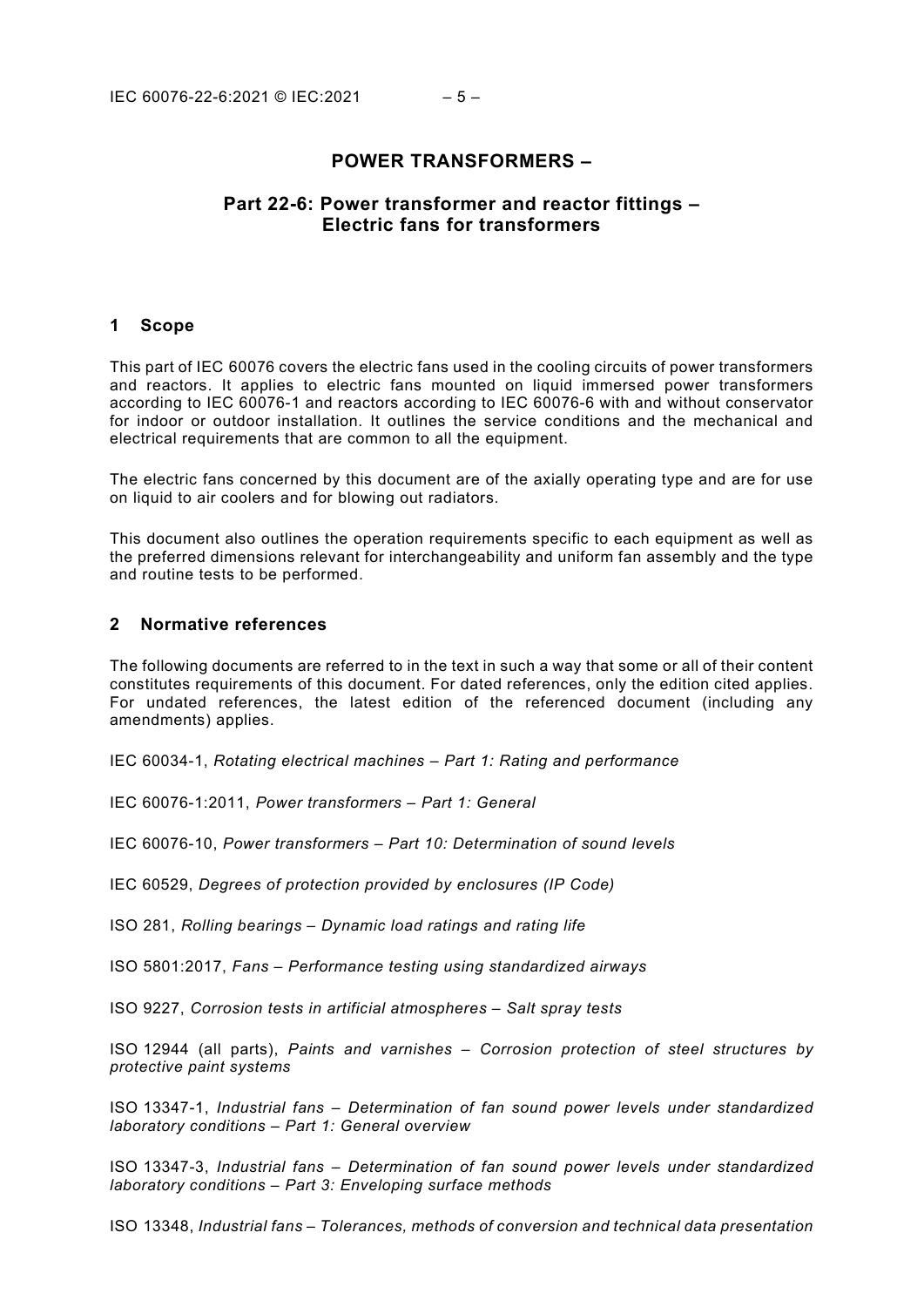ISO 13857:2019, *Safety of machinery – Safety distances to prevent hazard zones being reached by upper and lower limbs*

<span id="page-5-4"></span><span id="page-5-3"></span><span id="page-5-2"></span><span id="page-5-1"></span><span id="page-5-0"></span>ISO 14694, *Industrial fans – Specifications for balance quality and vibration levels*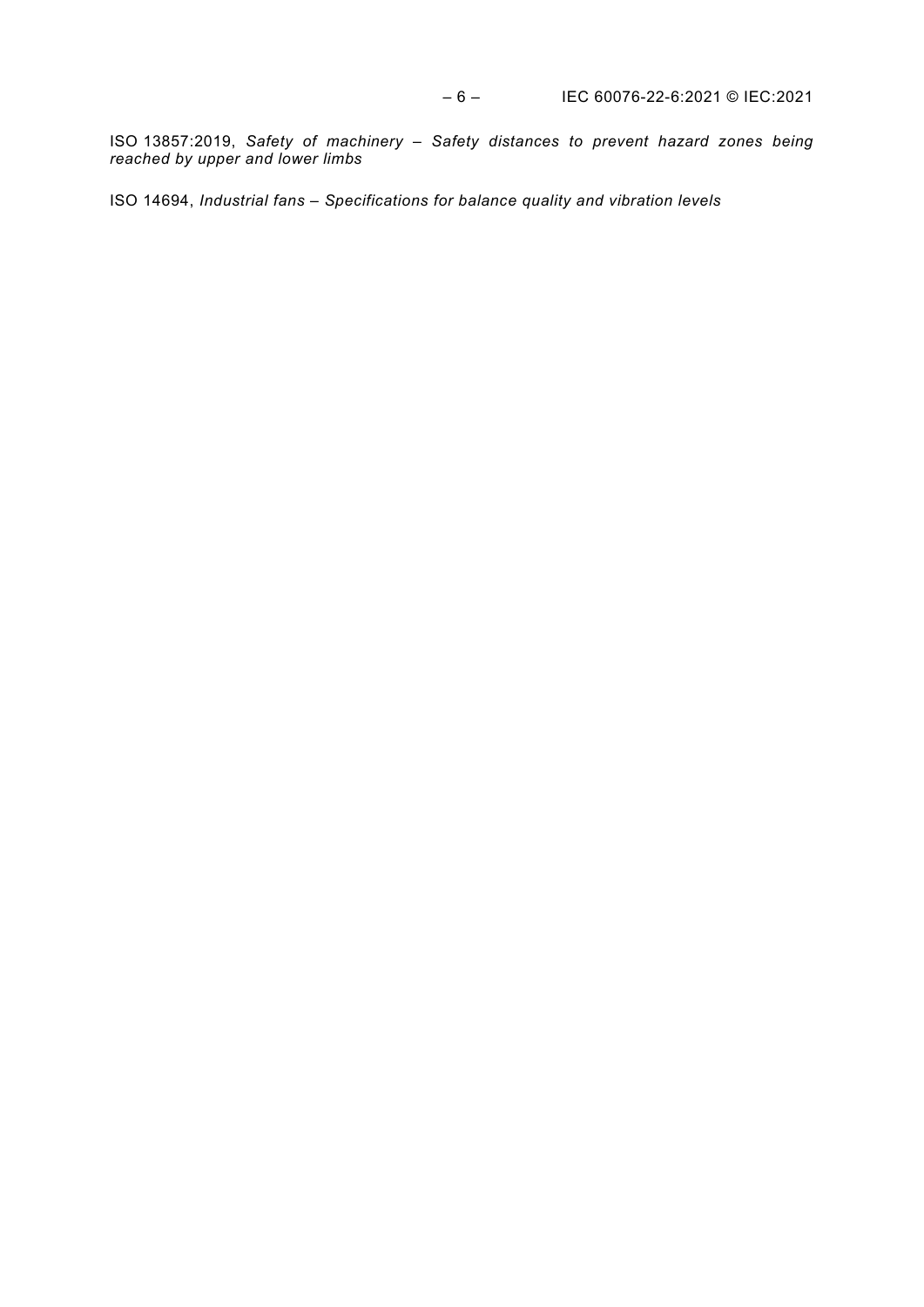# SOMMAIRE

| 1              |                                                                                |  |
|----------------|--------------------------------------------------------------------------------|--|
| 2              |                                                                                |  |
| 3              |                                                                                |  |
| 4              |                                                                                |  |
| 4.1            |                                                                                |  |
| 4.2            |                                                                                |  |
| 4.3            |                                                                                |  |
| 5              |                                                                                |  |
| 5.1            |                                                                                |  |
| 5.1.1          |                                                                                |  |
| 5.1.2          |                                                                                |  |
| 5.1.3          |                                                                                |  |
| 5.1.4          |                                                                                |  |
| 5.1.5          |                                                                                |  |
| 5.1.6          |                                                                                |  |
| 5.1.7          |                                                                                |  |
| 5.1.8          |                                                                                |  |
| 5.2            |                                                                                |  |
| 5.2.1          |                                                                                |  |
| 5.2.2          | Installation et fonctionnement, caractéristiques de fonctionnement25           |  |
| 5.2.3          |                                                                                |  |
| 5.3            |                                                                                |  |
| 5.3.1          |                                                                                |  |
| 5.3.2          |                                                                                |  |
| 5.3.3          | Conditions ambiantes pour la puissance assignée et le bruit 26                 |  |
| 5.4            |                                                                                |  |
| 5.4.1<br>5.4.2 |                                                                                |  |
| 5.4.3          |                                                                                |  |
| 5.4.4          |                                                                                |  |
|                |                                                                                |  |
| A.1            |                                                                                |  |
| A.2            |                                                                                |  |
|                | Annex B (informative) Performances des ventilateurs - Courbes contrôlées de la |  |
|                |                                                                                |  |
|                |                                                                                |  |
|                |                                                                                |  |
|                |                                                                                |  |
|                |                                                                                |  |
|                |                                                                                |  |
|                |                                                                                |  |
|                | Figure C.2 - Exemple de conception de ventilateur avec aube directrice 32      |  |
|                |                                                                                |  |
|                | Tableau C.1 - Choix courant de matériaux utilisés dans la construction32       |  |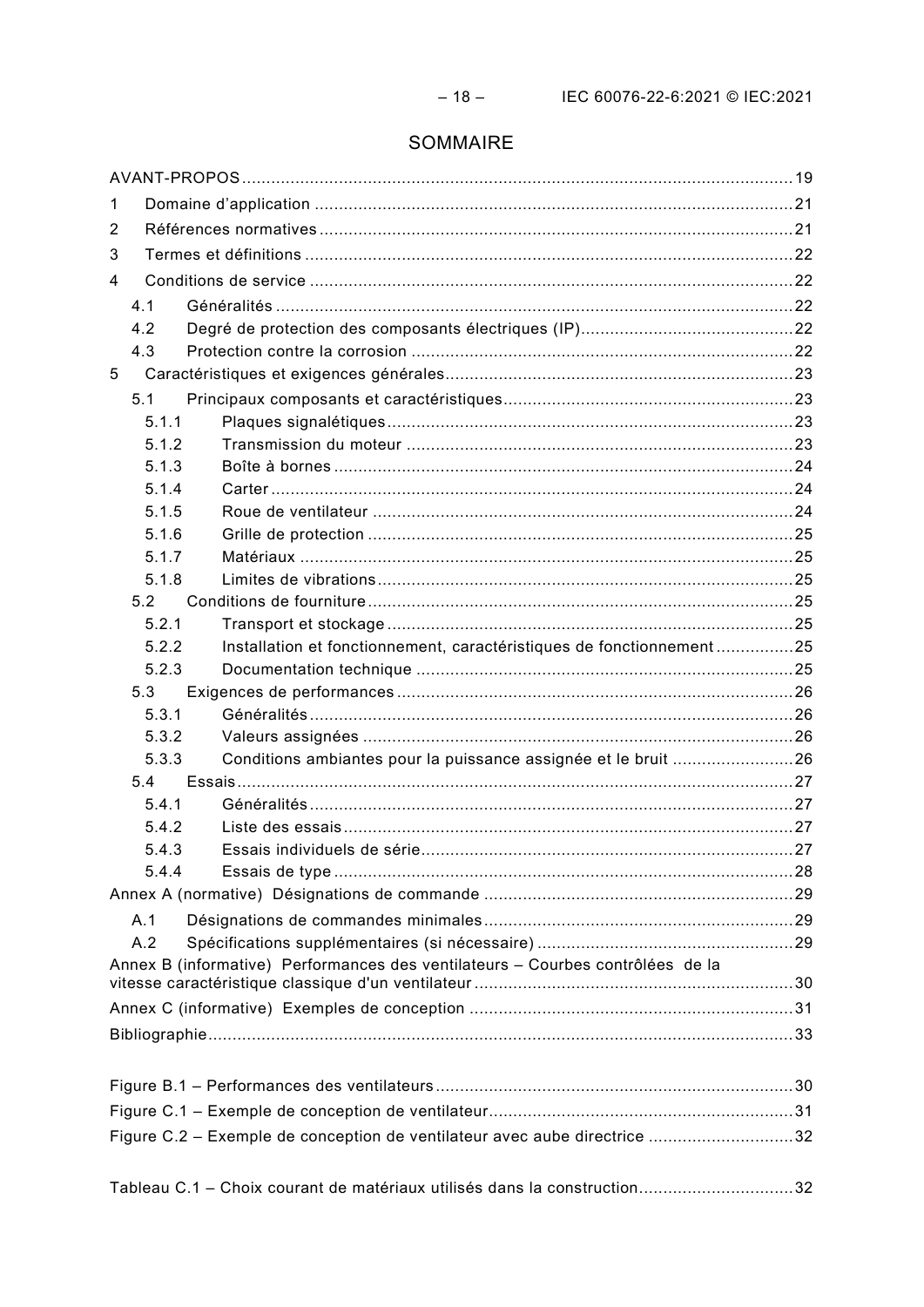# COMMISSION ÉLECTROTECHNIQUE INTERNATIONALE

\_\_\_\_\_\_\_\_\_\_\_\_

# **TRANSFORMATEURS DE PUISSANCE –**

# **Partie 22-6: Accessoires pour transformateurs de puissance et bobines d'inductance – Ventilateurs électriques pour transformateurs**

#### AVANT-PROPOS

- <span id="page-7-0"></span>1) La Commission Electrotechnique Internationale (IEC) est une organisation mondiale de normalisation composée de l'ensemble des comités électrotechniques nationaux (Comités nationaux de l'IEC). L'IEC a pour objet de favoriser la coopération internationale pour toutes les questions de normalisation dans les domaines de l'électricité et de l'électronique. À cet effet, l'IEC – entre autres activités – publie des Normes internationales, des Spécifications techniques, des Rapports techniques, des Spécifications accessibles au public (PAS) et des Guides (ci-après dénommés "Publication(s) de l'IEC"). Leur élaboration est confiée à des comités d'études, aux travaux desquels tout Comité national intéressé par le sujet traité peut participer. Les organisations internationales, gouvernementales et non gouvernementales, en liaison avec l'IEC, participent également aux travaux. L'IEC collabore étroitement avec l'Organisation Internationale de Normalisation (ISO), selon des conditions fixées par accord entre les deux organisations.
- 2) Les décisions ou accords officiels de l'IEC concernant les questions techniques représentent, dans la mesure du possible, un accord international sur les sujets étudiés, étant donné que les Comités nationaux de l'IEC intéressés sont représentés dans chaque comité d'études.
- 3) Les Publications de l'IEC se présentent sous la forme de recommandations internationales et sont agréées comme telles par les Comités nationaux de l'IEC. Tous les efforts raisonnables sont entrepris afin que l'IEC s'assure de l'exactitude du contenu technique de ses publications; l'IEC ne peut pas être tenue responsable de l'éventuelle mauvaise utilisation ou interprétation qui en est faite par un quelconque utilisateur final.
- 4) Dans le but d'encourager l'uniformité internationale, les Comités nationaux de l'IEC s'engagent, dans toute la mesure possible, à appliquer de façon transparente les Publications de l'IEC dans leurs publications nationales et régionales. Toutes divergences entre toutes Publications de l'IEC et toutes publications nationales ou régionales correspondantes doivent être indiquées en termes clairs dans ces dernières.
- 5) L'IEC elle-même ne fournit aucune attestation de conformité. Des organismes de certification indépendants fournissent des services d'évaluation de conformité et, dans certains secteurs, accèdent aux marques de conformité de l'IEC. L'IEC n'est responsable d'aucun des services effectués par les organismes de certification indépendants.
- 6) Tous les utilisateurs doivent s'assurer qu'ils sont en possession de la dernière édition de cette publication.
- 7) Aucune responsabilité ne doit être imputée à l'IEC, à ses administrateurs, employés, auxiliaires ou mandataires, y compris ses experts particuliers et les membres de ses comités d'études et des Comités nationaux de l'IEC, pour tout préjudice causé en cas de dommages corporels et matériels, ou de tout autre dommage de quelque nature que ce soit, directe ou indirecte, ou pour supporter les coûts (y compris les frais de justice) et les dépenses découlant de la publication ou de l'utilisation de cette Publication de l'IEC ou de toute autre Publication de l'IEC, ou au crédit qui lui est accordé.
- 8) L'attention est attirée sur les références normatives citées dans cette publication. L'utilisation de publications référencées est obligatoire pour une application correcte de la présente publication.
- 9) L'attention est attirée sur le fait que certains des éléments du présent document de l'IEC peuvent faire l'objet de droits de brevet. L'IEC ne saurait être tenue pour responsable de ne pas avoir identifié de tels droits de brevets.

L'IEC 60076-22-6 a été établie par le comité d'études 14 de l'IEC: Transformateurs de puissance. Il s'agit d'une Norme internationale.

Le texte de cette Norme internationale est issu des documents suivants:

| Projet      | Rapport de vote |
|-------------|-----------------|
| 14/1022/CDV | 14/1041A/RVC    |

Le rapport de vote indiqué dans le tableau ci-dessus donne toute information sur le vote ayant abouti à son approbation.

La langue employée pour l'élaboration de cette Norme internationale est l'anglais.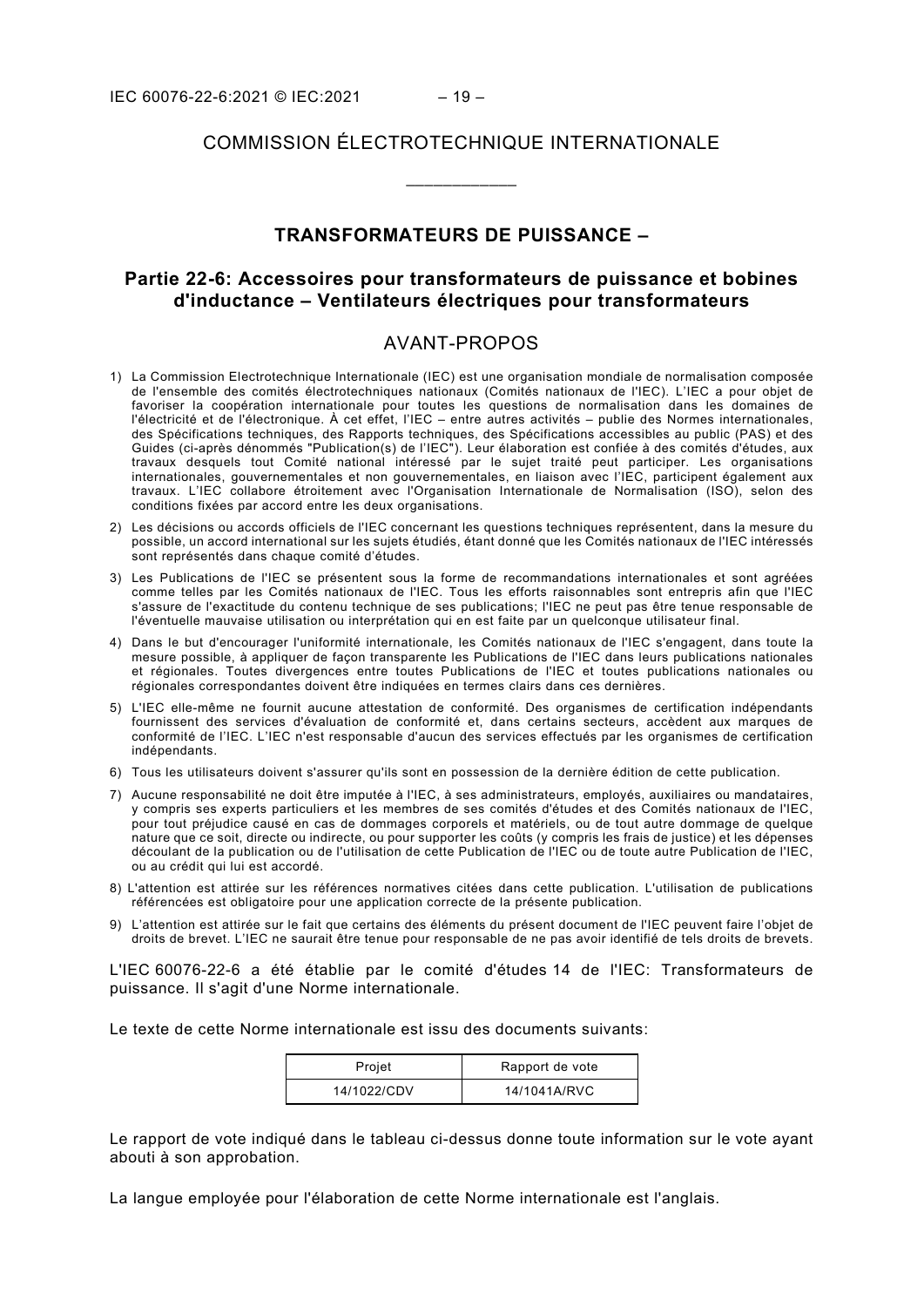Ce document a été rédigé selon les Directives ISO/IEC, Partie 2, il a été développé selon les Directives ISO/IEC, Partie 1 et les Directives ISO/IEC, Supplément IEC, disponibles sous www.iec.ch/members\_experts/refdocs. Les principaux types de documents développés par l'IEC sont décrits plus en détail sous www.iec.ch/standardsdev/publications.

Une liste de toutes les parties de la série IEC 60076, publiées sous le titre général *Transformateurs de puissance*, peut être consultée sur le site web de l'IEC.

Le comité a décidé que le contenu de ce document ne sera pas modifié avant la date de stabilité indiquée sur le site web de l'IEC sous "http://webstore.iec.ch" dans les données relatives au document recherché. A cette date, le document sera

- reconduit,
- supprimé,
- remplacé par une édition révisée, ou
- amendé.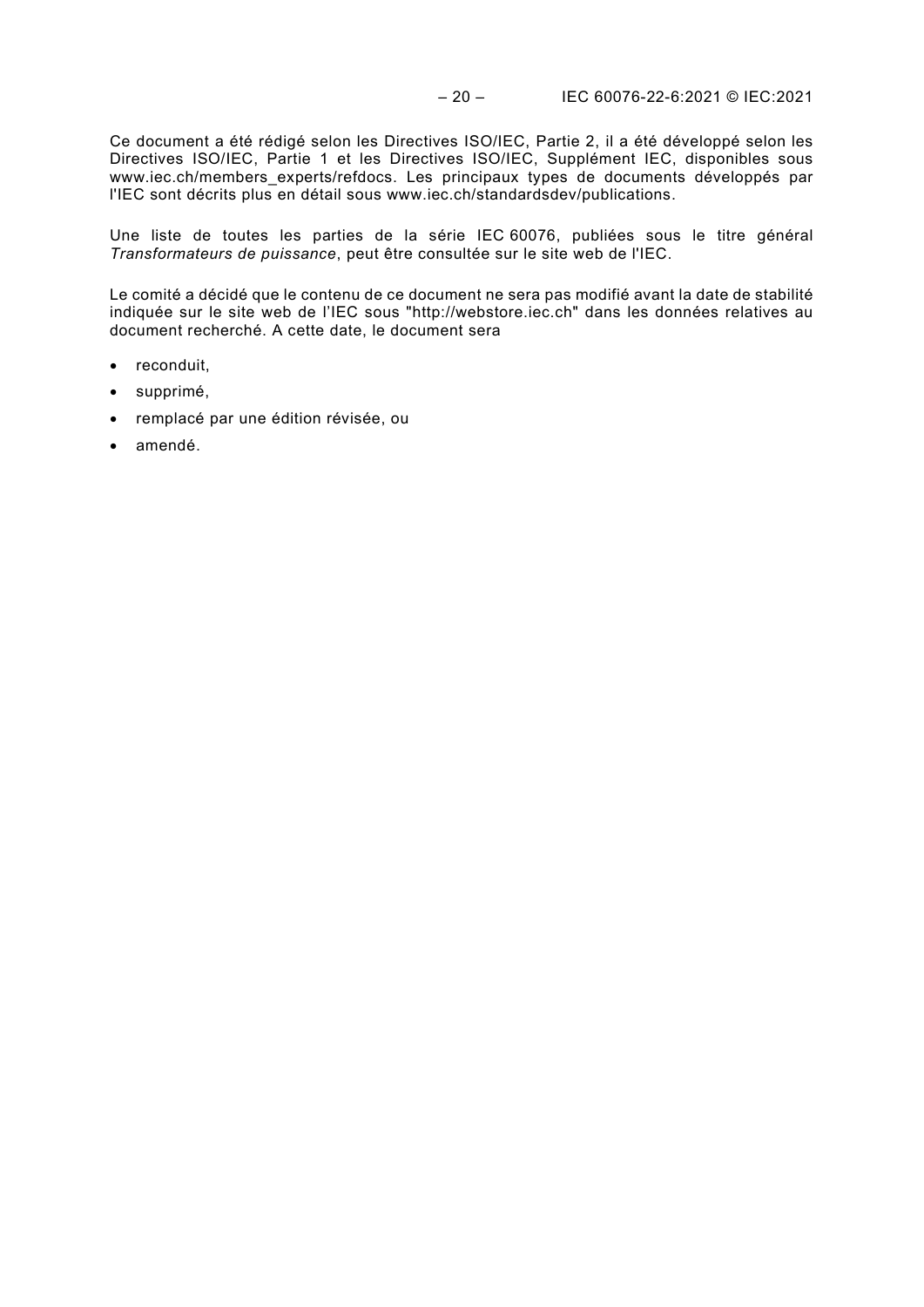# **TRANSFORMATEURS DE PUISSANCE –**

# **Partie 22-6: Accessoires pour transformateurs de puissance et bobines d'inductance – Ventilateurs électriques pour transformateurs**

# <span id="page-9-0"></span>**1 Domaine d'application**

La présente partie de l'IEC 60076 couvre les ventilateurs électriques utilisés dans les circuits de refroidissement des transformateurs de puissance et des bobines d'inductance. Elle s'applique aux ventilateurs électriques montés sur des transformateurs de puissance immergés dans un liquide conformes à l'IEC 60076-1 et des bobines d'inductance conformes à l'IEC 60076-6 avec et sans conservateur pour des installations intérieures ou extérieures. Elle définit les conditions de service et les exigences mécaniques et électriques communes à tous ces équipements.

Les ventilateurs électriques concernés par le présent document sont de type à fonctionnement axial et sont destinés à être utilisés sur des aéroréfrigérants et pour souffler sur des radiateurs.

Le présent document donne également les exigences de fonctionnement spécifiques à chaque équipement ainsi que les dimensions préférentielles pertinentes pour l'interchangeabilité et l'assemblage uniforme du ventilateur, avec également les essais de type et individuels de série à réaliser.

#### <span id="page-9-1"></span>**2 Références normatives**

Les documents suivants sont cités dans le texte de sorte qu'ils constituent, pour tout ou partie de leur contenu, des exigences du présent document. Pour les références datées, seule l'édition citée s'applique. Pour les références non datées, la dernière édition du document de référence s'applique (y compris les éventuels amendements).

IEC 60034-1, *Machines électriques tournantes – Partie 1: Caractéristiques assignées et caractéristiques de fonctionnement*

IEC 60076-1:2011, *Transformateurs de puissance – Partie 1: Généralités*

IEC 60076-10, *Transformateurs de puissance – Partie 10: Détermination des niveaux de bruit*

IEC 60529, *Degrés de protection procurés par les enveloppes (Code IP)*

ISO 281, *Roulements – Charges dynamiques de base et durée nominale*

ISO 5801:2017, *Ventilateurs – Essais aérauliques sur circuits normalisés*

ISO 9227, *Essais de corrosion en atmosphères artificielles – Essais aux brouillards salins*

ISO 12944 (toutes les parties), *Peintures et vernis – Anticorrosion des structures en acier par systèmes de peinture*